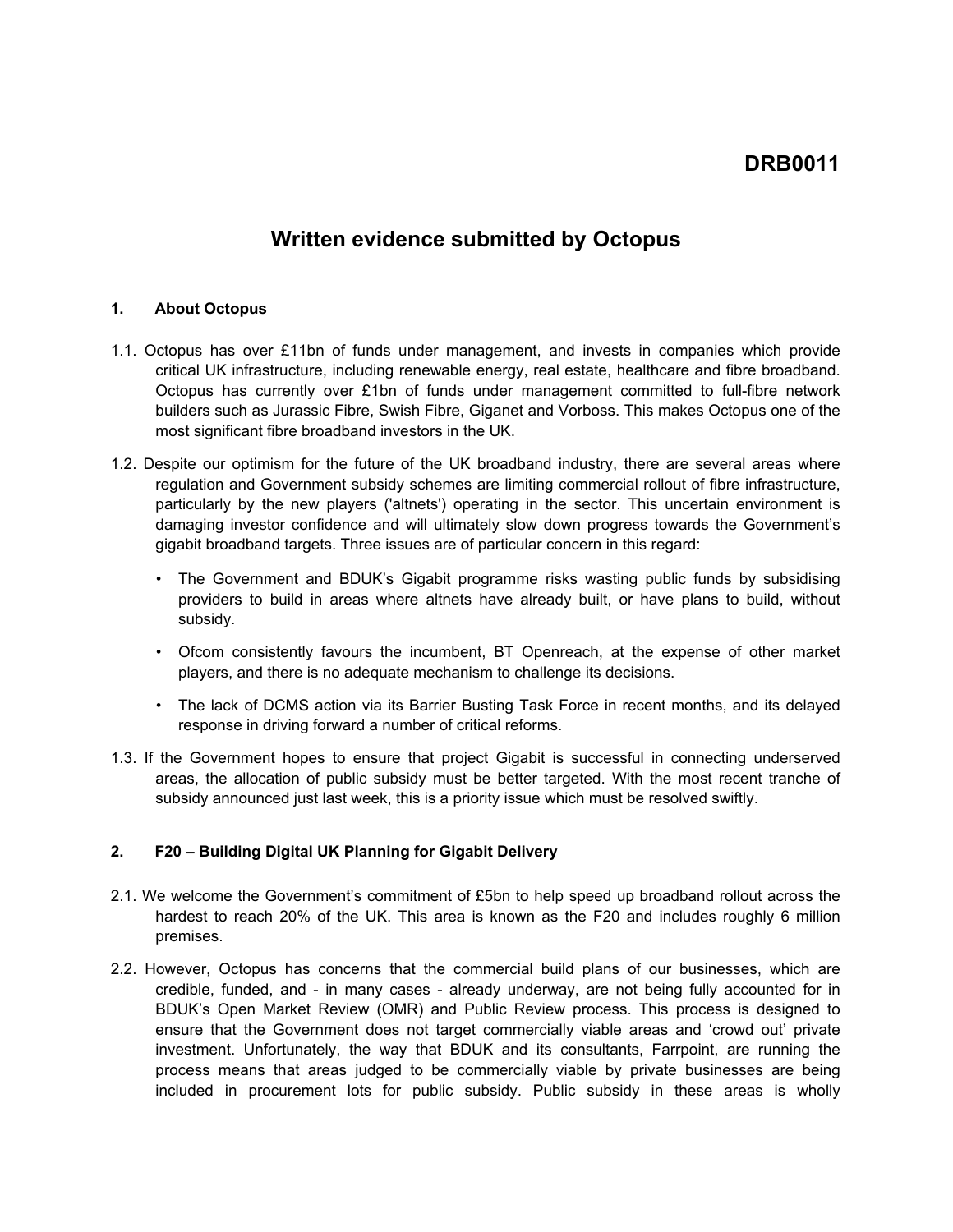unnecessary and will reduce the funding available for areas genuinely in need of Government investment.

- 2.3. We are aware that the OMR/Public Review process is ongoing, and we will continue to engage with BDUK in the coming months. However, initial interactions have raised serious concerns that it is wilfully ignoring our commercial build plans, by prioritising numbers of premises passed rather than a genuinely 'Outside-In' approach of targeting those areas most in need of public subsidy and least likely to get gigabit broadband commercially.
- 2.4. This is not simply an issue for businesses invested into by Octopus. Many altnets have experienced a reluctance from BDUK to accept their commercial build plans. This is damaging, as rural areas with very poor connectivity are not being prioritised, whilst more commercial areas, in some cases those which are already served by altnets, are being tendered. This approach risks undermining the build plans of challenger companies, and thereby damaging the confidence of investors like Octopus.
- 2.5. Even in ordinary times, operator build plans change regularly. However, the current extraordinary level of activity in this sector is leading to even more frequent changes. The growth of challenger companies means that more areas are being connected on a commercial basis than was ever considered likely by the Government in its Future Telecoms Infrastructure Review, or by Ofcom in its Wholesale Fixed Telecoms Market Review. Nimble descoping of premises from Government contracts in light of altnet activity would allow companies to move more quickly, rolling out broadband as it becomes commercially viable. This would also remove a concern that many commercial operators, including those we are backing, currently have, whereby they start to build an area commercially and then suddenly find themselves overbuilt by a competitor using taxpayer money. Commercial operators will slow down or stop their plans if this threat is not removed via a transparent descoping process that enables an operator to remove a location from any subsidy programme when it has a credible build plan.
- 2.6. Commercial investment starts 'Inside-Out'. This approach means that, whilst initial build plans for a town may not include the surrounding small villages, this does not mean that they are not commercially viable. *Consequently, if the Government does not change the way it operates its Outside-In programme, this may accidentally result in the unnecessary subsidisation of commercially viable areas, reducing the attractiveness of the UK for commercial investors like Octopus, and reducing the subsidy available for the areas most in need.*
- 2.7. From our experience, we have seen how small clusters of premises become commercial as other areas nearby are developed. Outside-In must not accidentally destroy this trend, which is already pushing commercial build deep into areas which were previously considered unviable on the basis of the historic analysis conducted by DCMS and Ofcom.
- 2.8. **Recommendation:** We believe a better approach is for companies to receive subsidy for connecting hard-to-reach premises via a voucher scheme. Our companies are intending to complete their current build plans without subsidy. But vouchers would allow them to quickly go deeper into rural areas that surround their commercial build areas. We believe that a suitably sized voucher programme would allow our companies to build a network to 99% of the properties in these areas.

### **3. Ofcom's regulation and bias towards Openreach**

3.1. A further major barrier for challenger broadband companies is that Ofcom frequently acts in a way which either hinders smaller companies or overtly favours BT Openreach. Ofcom is often at odds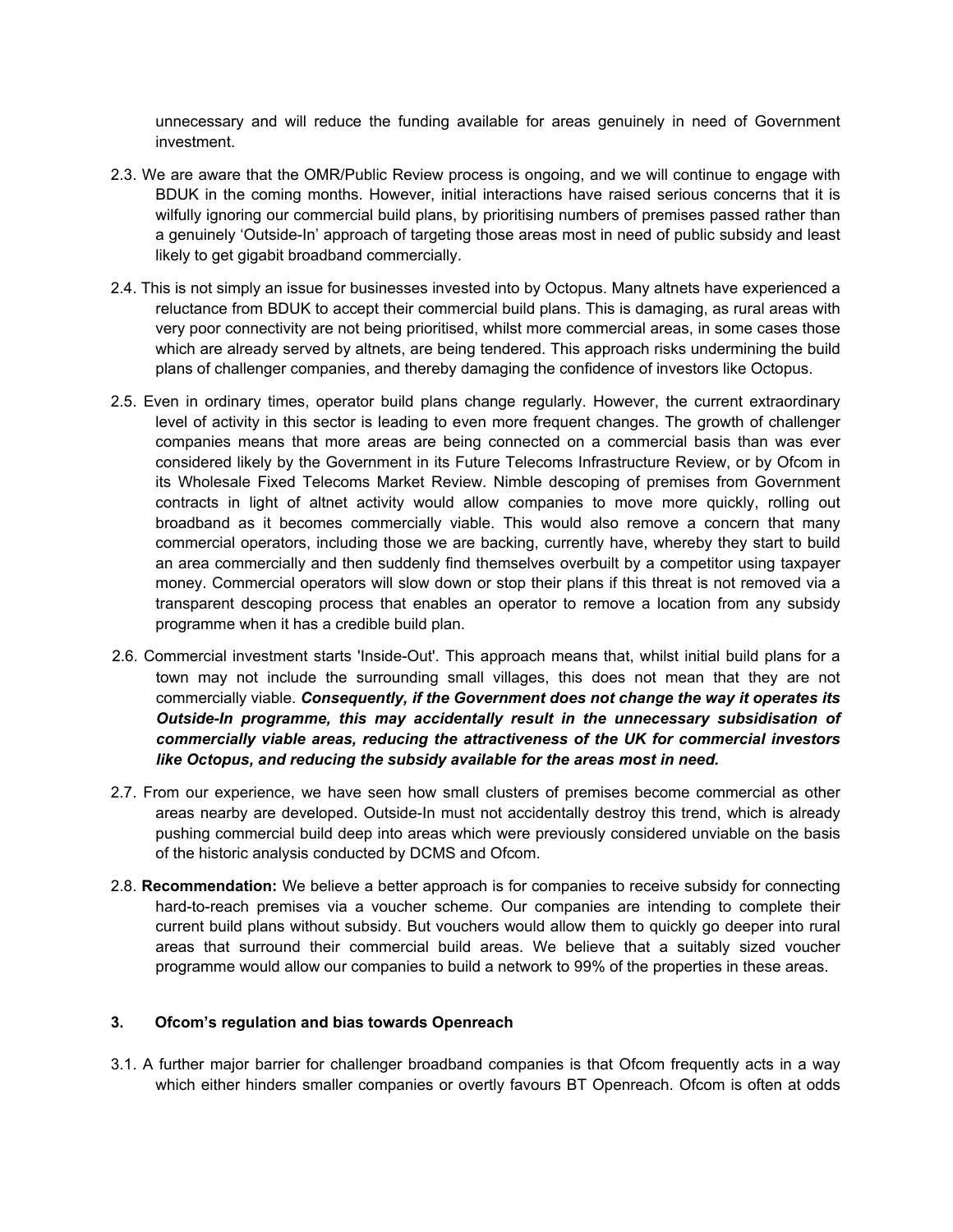with Government's approach to telecoms policy yet is largely politically unaccountable. Over the past five years, Ofcom has started consulting on policy proposals in a different way to other regulators. It no longer follows a fair process, and the quality of its interventions suffers as a result.

- 3.2. Ofcom's consultation process often presents challenges for smaller companies. It often accepts evidence from some stakeholders but not others, without explanation. It sometimes publishes stakeholder responses late when it is concerned that these responses make contentious points. Consultations are becoming shorter, and are often held over holiday periods, making it difficult for smaller operators to respond.
- 3.3. Take the Wholesale Fixed Telecoms Market Review ('WFTMR'), which was published in March 2021. This review was of critical importance to the telecoms industry. It set the conditions of competition for the next five years, which in turn determined how investors deploy capital to support fibre network build, as the UK seeks to play catch-up with Europe on gigabit connectivity.
- 3.4. In the WFTMR, Ofcom was presented with evidence from multiple alternative network operators, including companies that Octopus invests in, which showed their commercial plans to lay extensive fibre networks to many of the 9.2m non-urban premises (which Ofcom calls 'Area 3'). The quality of this evidence was clear. It included board resolutions, investor commitments, and technical due diligence reports. However, Ofcom concluded that no networks other than Openreach would lay fibre in Area 3 at a 'material scale'. It therefore designed regulatory interventions with the stated primary aim of encouraging Openreach, rather than its commercial competitors, to invest in this area.
- 3.5. Ofcom set out reasons why, in general, it did not believe what altnets had told it about their fibre investment plans. It is our position that none of these reasons can be reasonably said to apply to the companies we invest in, nor to many of our fellow altnets. Ofcom did not set out reasons why it chose to believe the fibre investment plans of Openreach, a massively indebted company, over those of altnets. Ofcom should be required to formally explain in detail the reasons why it selects some evidence over others, and operators should be allowed to challenge this.
- 3.6. However, the Digital Economy Act 2017 made it *more* difficult to challenge the substance of Ofcom's decisions legally. Industry needs a revised appeal regime which offers a mechanism for meritbased challenges in the most serious cases. Without such a mechanism, the competitive playing field is tilted in favour of incumbent operators like BT Openreach, and it is almost impossible for disadvantaged companies to mount effective legal actions against decisions made by Ofcom. This is now having a direct and negative impact on the quality of Ofcom's consultation processes and regulatory decisions.
- 3.7. The WFTMR decision is not an isolated incident, but part of a pattern of misjudgements. Ofcom also recently held a consultation on a wholesale pricing offer from BT Openreach, called 'Equinox'. It became apparent during this process that Ofcom had been discussing Equinox with BT Openreach for many months prior to this consultation. This forms part of a consistent pattern over the past few years of Ofcom meeting with BT and its Openreach subsidiary significantly more frequently than with other operators. Ofcom should be required to publish lists of stakeholder meetings, in the same way that politicians are required to with lobbyists. When challenged, Ofcom has refused to acknowledge that there might be aspects of stakeholder engagement and consultation which would be improved through consulting a wider range of stakeholders.
- 3.8. The Equinox consultation also saw Ofcom publish consultation responses just a couple of days before it issued its statement, rather than "as soon as we receive them", as per the aim set out in its consultation guidance. The excuse was that a couple of stakeholders had not yet submitted their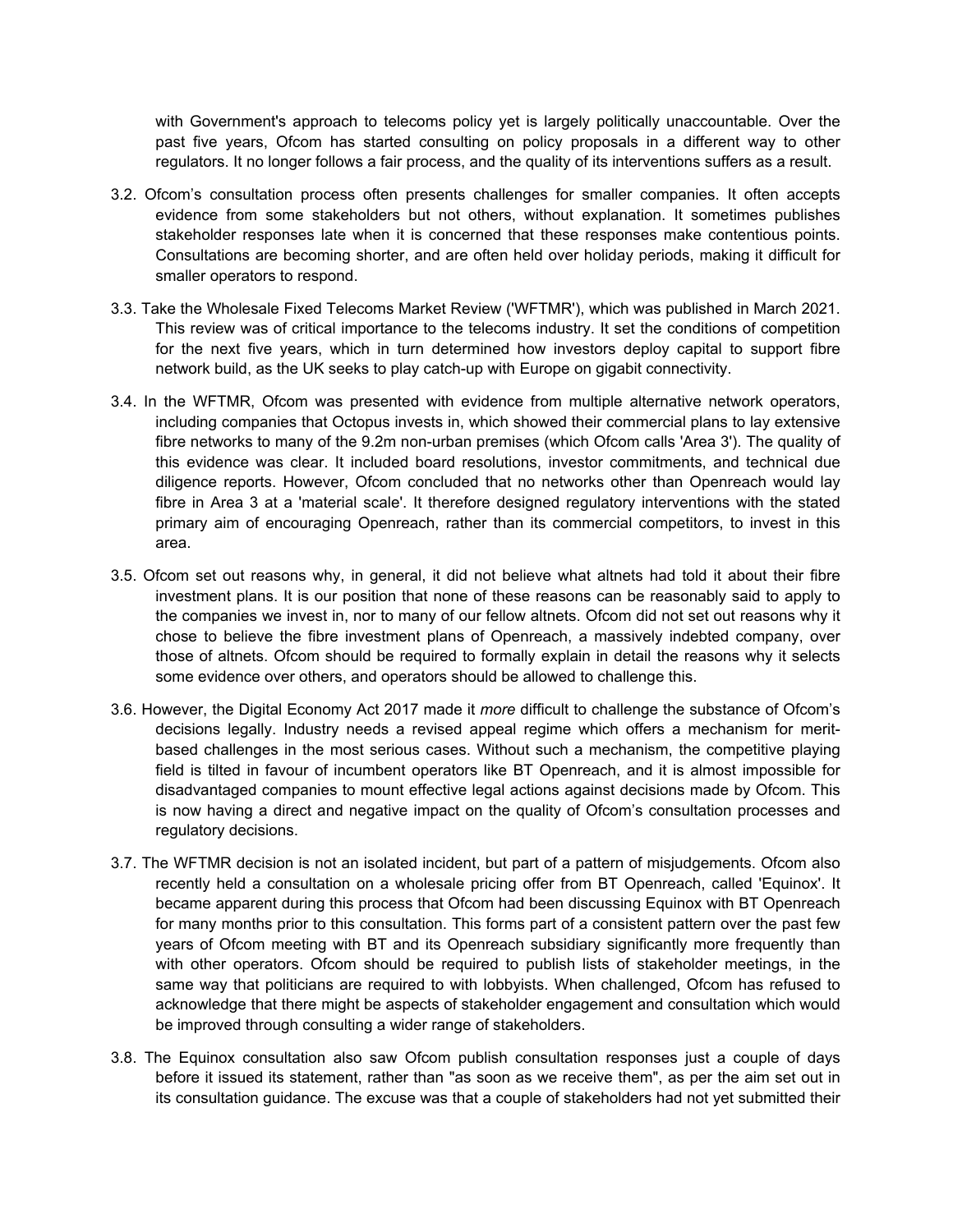redactions. This should not be a reason to delay publishing responses from other stakeholders. We suspect that Ofcom was concerned about that the responses risked highlighting a potential institutional bias towards BT Openreach, the incumbent UK operator.

3.9. One of the reasons for the decline in the quality of Ofcom's regulatory decision-making could be that its responsibilities have grown exponentially since it was created in 2003. It is now responsible for regulating postal services, Video on Demand, the BBC and, in the near future, internet regulation, as well as all of the responsibilities of the five regulators it replaced. The scope of Ofcom has not been reviewed despite these changes. In our view, the scope of Ofcom is so large that it is difficult for its

Board and Senior Executive team to properly oversee the regulation of a complex sector like telecoms.

3.10. **Recommendation:** Government should bring forward legislation to amend the changes to the appeal regime that it introduced in the Digital Economy Act 2017 and require Ofcom to publish lists of which stakeholders it has met on a regular basis. It should also establish an independent review to look at the scope of Ofcom's responsibilities and whether it is feasible for these responsibilities to be governed effectively by one organisation with a single Board and Executive team.

### **4. DCMS action on Barrier Busting**

- 4.1. The DCMS Barrier Busting Task Force (BBTF) was set up towards the end of 2017. Its key objective is to identify and address the barriers preventing the fast, efficient, and cost-effective deployment of gigabit-capable broadband and improved mobile coverage, including next generation 5G technology. We welcome the establishment of such a task force, but despite being well-intentioned, the task force has made limited progress. Octopus would welcome progress on several areas:
- 4.2. **Access to infrastructure**: The Government rightly seeks to make it easier for telecoms operators to reuse existing passive infrastructure - e.g. ducts, poles or masts - to deploy new telecoms networks. To do this, the Government ran a Call for Evidence on the Access to Infrastructure Regulations in June 2020. A Government response was promised in Spring 2021, according to the latest Barrier Busting update published on the DCMS website in March 2021. But the response has not yet materialised.
- 4.3. **New builds:** Ensuring that new homes are built with gigabit connections is an important priority given that approximately 20% of newly built premises in 2019 did not have access to gigabit connectivity. A consultation on changes to building control regulations to mandate gigabit connectivity in new builds was promised in Spring 2021. This consultation has not yet been published. The government has stated that it will introduce final legislation to enact new build connectivity policy as soon as possible after the consultation, so further delay to this important legislation is likely.
- 4.4. **Leasehold Properties:** The Telecommunications Infrastructure (Leasehold Property) Act 2021 is a welcome step in addressing the issue of unresponsive landlords holding up digital infrastructure deployment. DCMS ran a consultation on how to implement this legislation in June 2021. The response to this consultation and implementing regulations were promised in Autumn 2021 but have not materialised to date.
- 4.5. **Electronic Communications code:** Government published a consultation on further reform of the Electronic Communications Code in January, because of the importance of access to land for